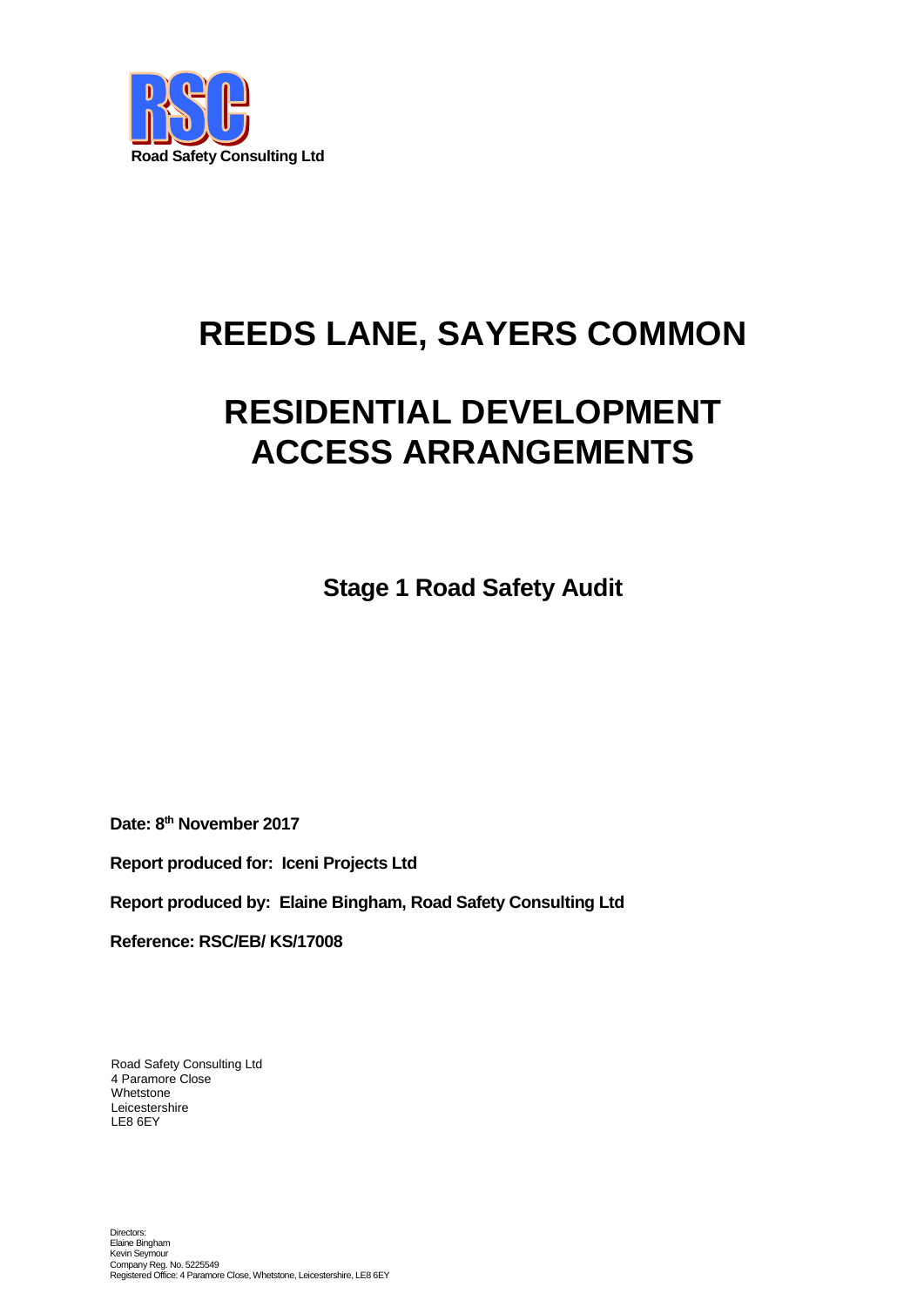

# Document Control Sheet

| <b>Project Title</b> | Reeds Lane, Sayers Common<br>Residential Development - Access Arrangements |
|----------------------|----------------------------------------------------------------------------|
| <b>Report Title</b>  | Road Safety Audit Stage 1                                                  |
|                      | Reference: RSC/EB/KS/17008                                                 |
| Revision             |                                                                            |
| <b>Status</b>        | Final                                                                      |
| <b>Control Date</b>  | 8 <sup>th</sup> November 2017                                              |

#### Record of Issue

| <b>Issue</b> | <b>Author</b> | <b>Date</b> | <b>Check</b> | <b>Date</b> | <b>Authorised</b> | <b>Date</b> |
|--------------|---------------|-------------|--------------|-------------|-------------------|-------------|
| <b>Final</b> | <b>EB</b>     | 08/11/17    | KS           | 08/11/17    | <b>KS</b>         | 08/11/17    |
|              |               |             |              |             |                   |             |
|              |               |             |              |             |                   |             |

Distribution

| <b>Organisation</b>       | <b>Contact</b>  | <b>Copies</b> |
|---------------------------|-----------------|---------------|
| <b>ICENI Projects Ltd</b> | Joseph Mercieca | ecopy         |
|                           |                 |               |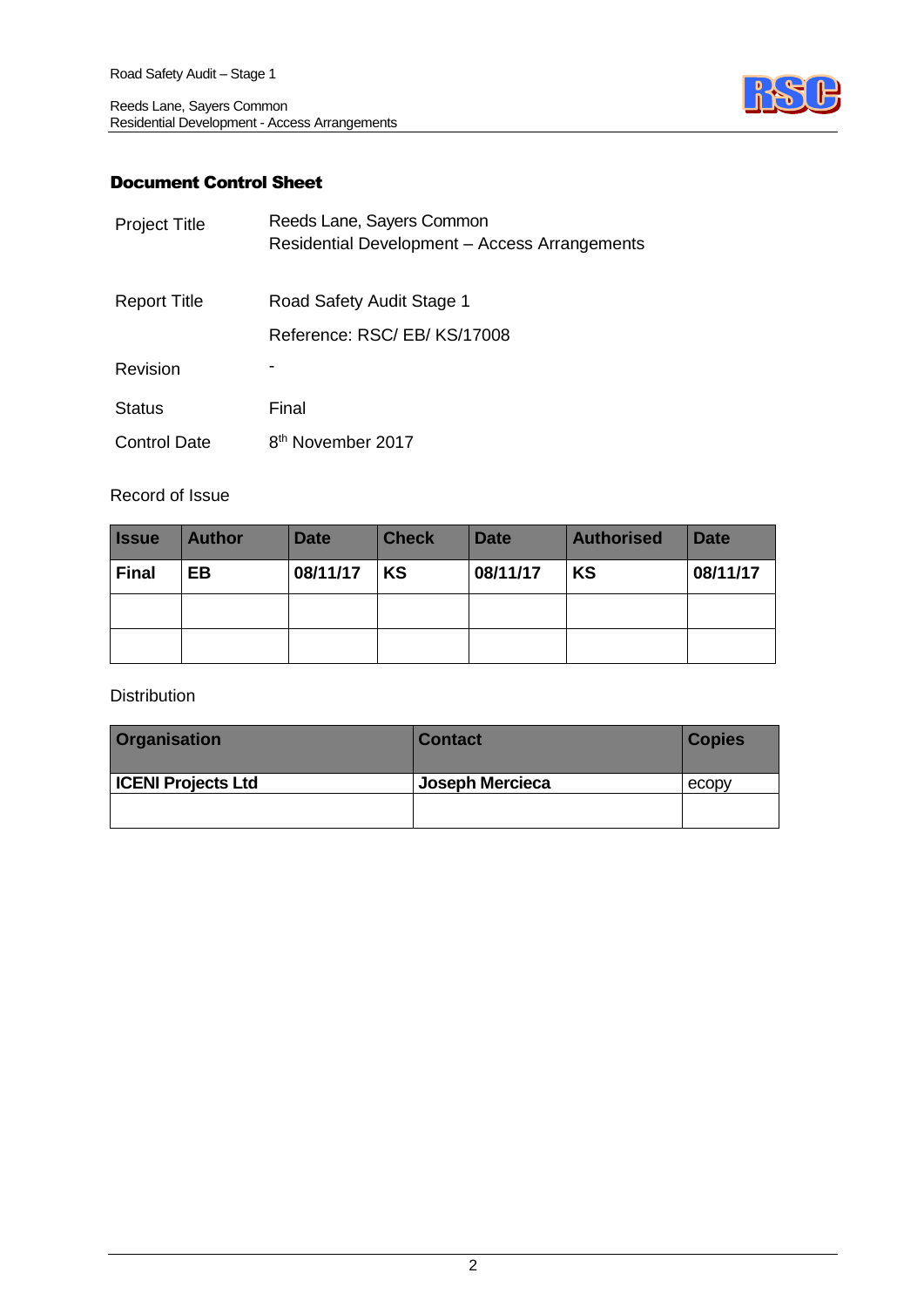

#### **1. INTRODUCTION**

- 1.1. This report results from a Stage 1 Road Safety Audit carried out on the access arrangements associated with a residential development off Reeds Lane, Sayers Common, on behalf of Iceni Projects Ltd. The Audit was carried out during November 2017.
- 1.2. The Audit Team membership was as follows:

Audit Team Leader Elaine Bingham, B Eng (Hons), MCIHT, MSoRSA Highways England Certificate of Competence (Road Safety Audit) Road Safety Consulting Ltd

Audit Team Member Kevin Seymour, B Sc, PG Dip TS, MCIHT, MSoRSA Highways England Certificate of Competence (Road Safety Audit) Road Safety Consulting Ltd

- 1.3. The audit took place at the offices of Road Safety Consulting Ltd between 7th and 8th November 2017. The audit was undertaken in accordance with the audit brief provided by Joseph Mercieca, Iceni Projects Ltd. The report has been prepared with reference to the Design Manual for Roads and Bridges (DMRB) Highways Directive HD19/15. The audit comprised an examination of the documents provided by the designer and listed in Appendix 1. The document consisted of a Road Safety Audit Brief with a sketch design drawing, a summary of the general details of the scheme including traffic flows and a summary of the personal injury collision data between 2012 and 2016. The personal injury collision data indicates that there is no injury collision problem within the vicinity of the proposed development.
- 1.4. The Audit Team has not been advised of any departures from standards.
- 1.5. The Audit Team visited the site together on the  $7<sup>th</sup>$  November 2017 between 2:30pm and 3:00pm. Weather conditions at the time of the audit was overcast with light rain. The road surface was damp. Traffic flows were low. No pedestrians or cyclists were observed during the site visit.
- 1.6. The team has examined and reported only on the road safety implications of the scheme as presented and has not examined or verified the compliance of the designs to any other criteria.
- 1.7. All comments and recommendations are referenced to the design drawing and the locations have been indicated on plans in Appendix 2.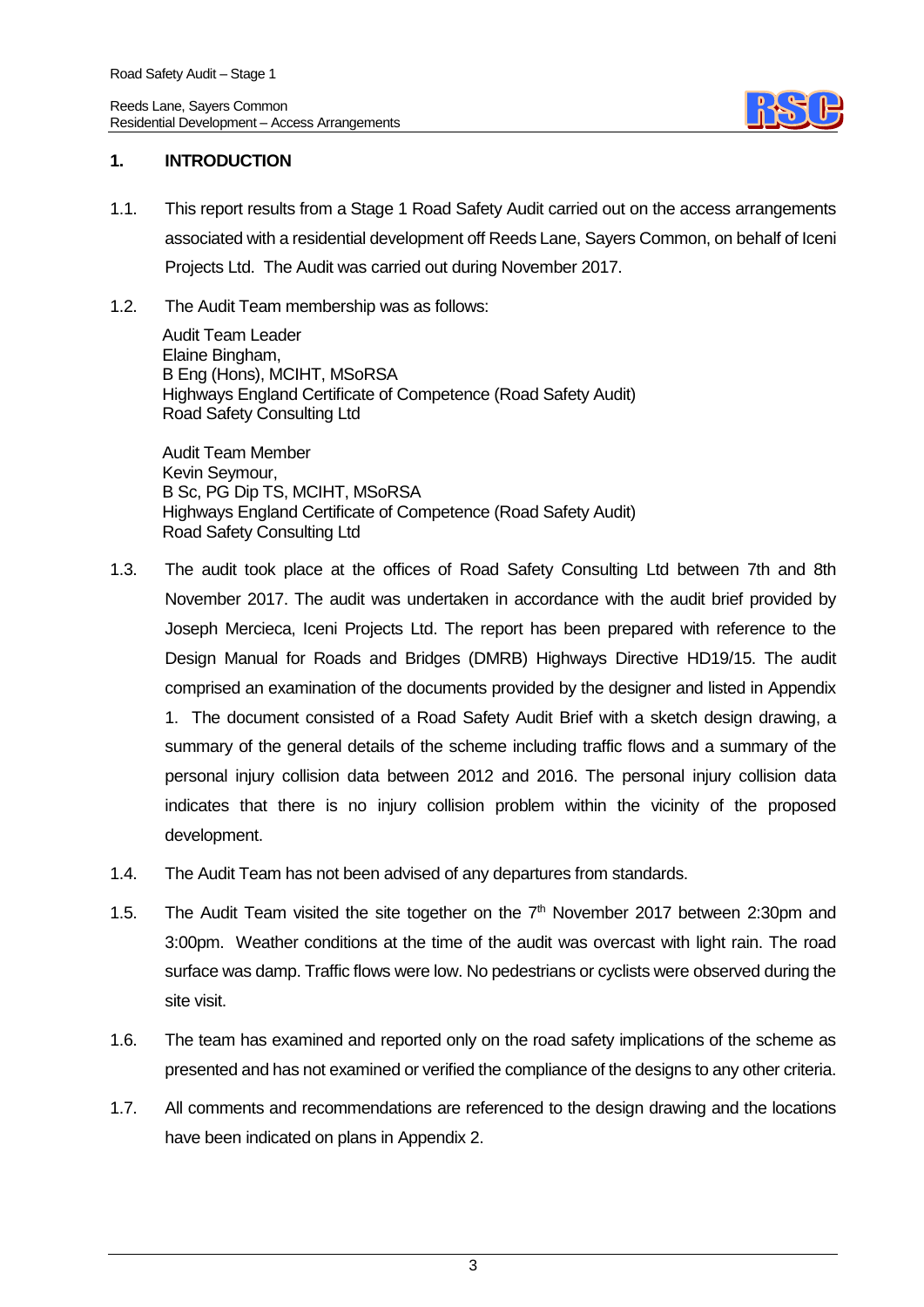

1.8. The scheme consists of the provision of a simple tee give way controlled junction, to facilitate access to a proposed residential development for 29 dwellings and a Doctor's surgery off Reeds Lane, Sayers Common.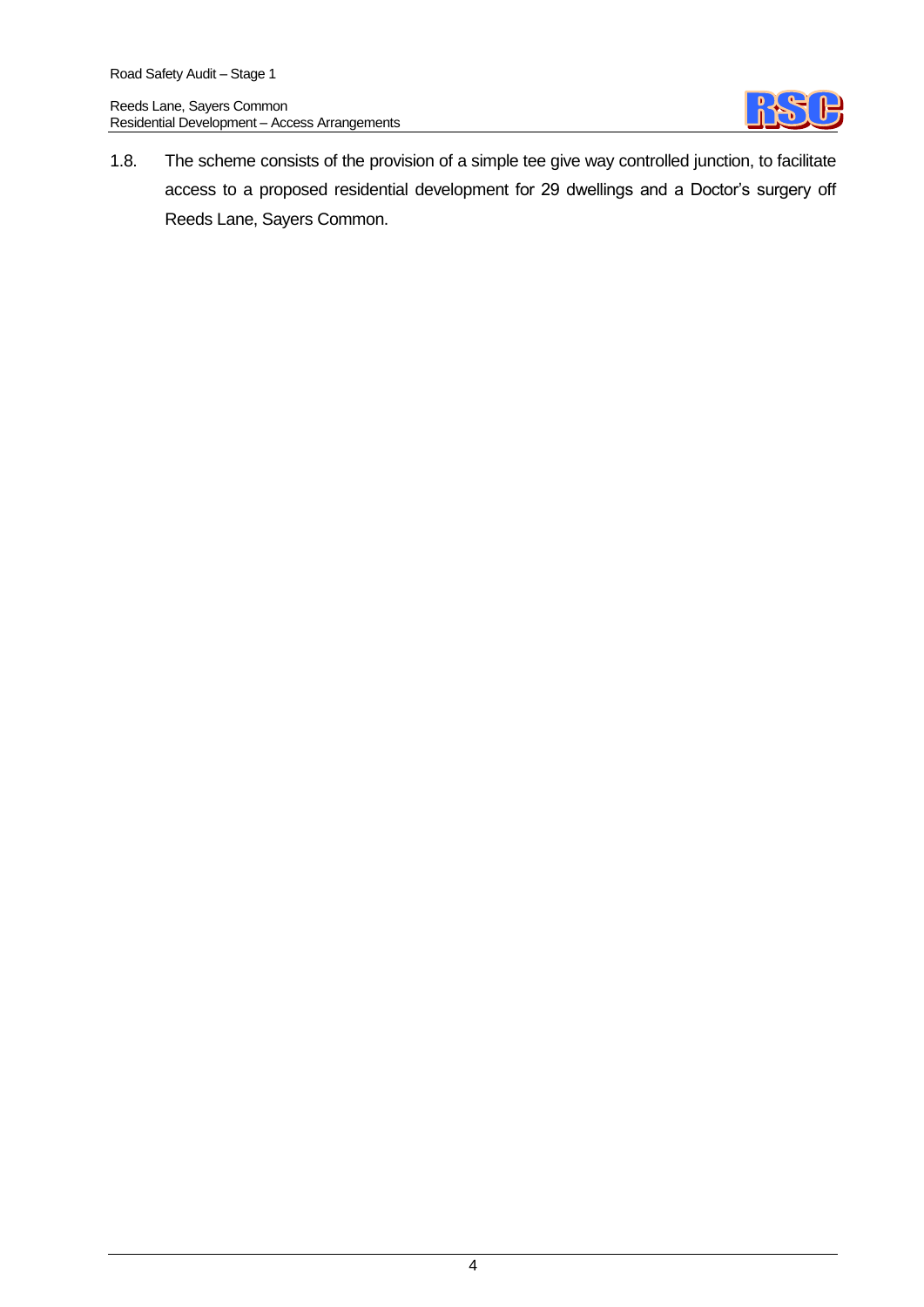

### **2. ITEMS RAISED BY THIS STAGE 1 AUDIT**

#### **2.1. JUNCTIONS**

#### **2.1.1. Problem**

#### **Location: A (Drawing Q2.1) – At the Development Access**

**Summary:** Large vehicles may have difficulty turning in/out of the development access and this may result in them over-riding the kerbs or conflicting with other users.

Large vehicles such as delivery vehicles or refuse vehicles turning in or out of the development access may have difficulty negotiating the proposed geometry and this may result in them overriding the kerbs, or conflicting with other road users.

#### **Recommendation**

It is recommended that vehicle swept paths are checked to ensure that all anticipated vehicle types and movements are catered for.

#### **2.1.2. Problem**

#### **Location: B (Drawing Q2.1) – At the Development Access/Reed's Lane**

**Summary:** Sunken Service Cover within junction area – potential hazard for two-wheel users

At the junction location there is an existing sunken service cover. This could potentially be a hazard for two-wheeled users when turning. Two-wheeled users can be vulnerable to loss of control on service covers particularly during wet road surface conditions.

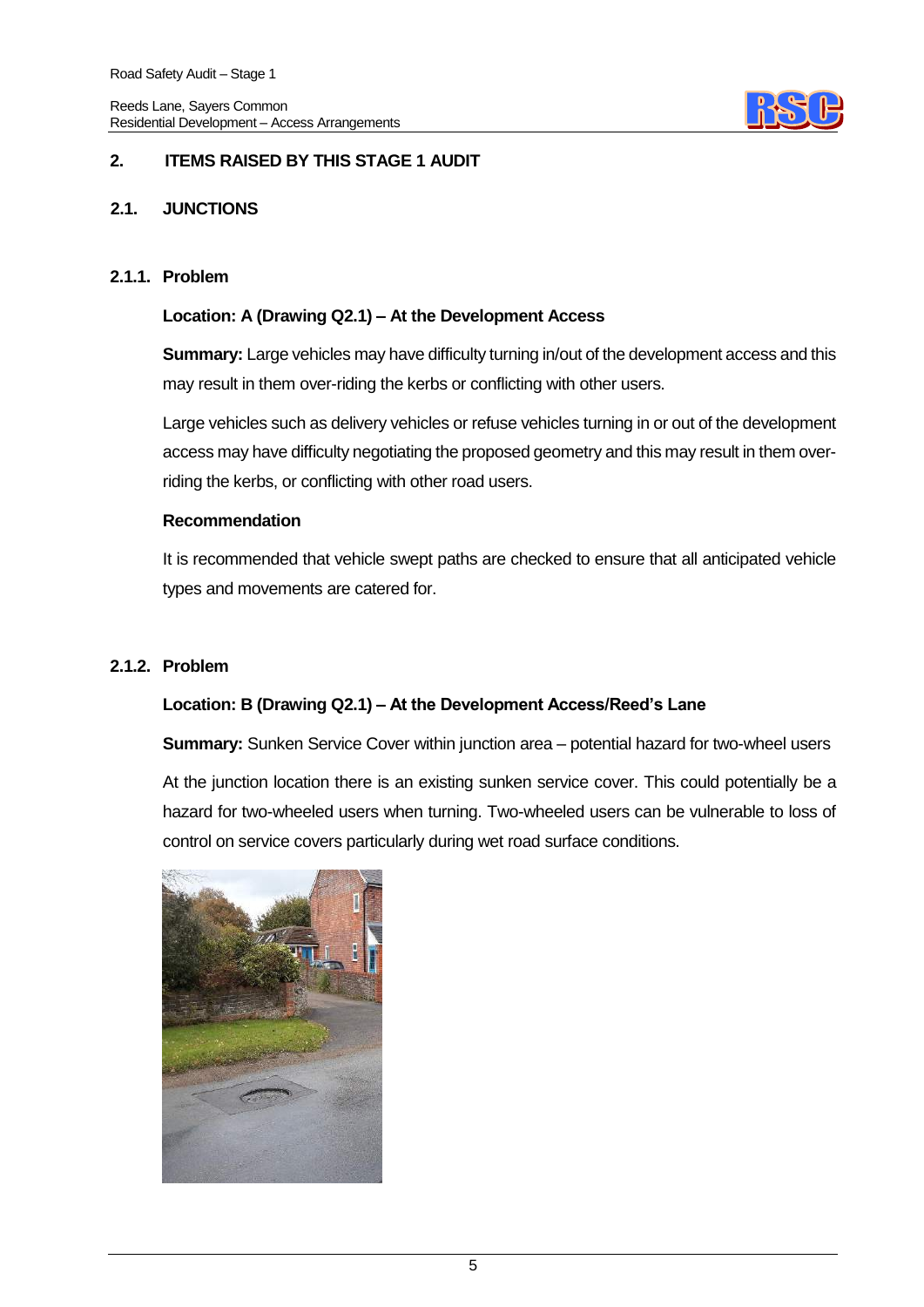

#### **Recommendation**

It is recommended that the service cover is located away from the junction, or the cover should have adequate skid resistant properties and raised to the level with the carriageway surface.

### **2.2. NON-MOTORISED USERS**

#### **2.2.1. Problem**

#### **Location: C (Drawing Q2.1) – At the Development Access**

#### **Summary: Potential trip hazard or obstruction for pedestrians**

The existing footway runs along the southern side of Reeds Lane with no provision along the north side. The development is likely to create a pedestrian desire line and therefore there is likely to be a need to cross Reeds Lane. Full height kerbs may lead to pedestrian trips or falls, or accessibility issues for wheel chair users. Opposite the proposed footway on Reeds Lane there is a private driveway, and this may be located at a point where pedestrians wish to cross.



### **Recommendation**

It is recommended that a co-ordinated footway and pedestrian crossing facility is provided to link the proposed footways within the development and the existing footway. Any pedestrian crossing facility on Reeds Lane should not conflict with private driveways on the south side of Reeds Lane.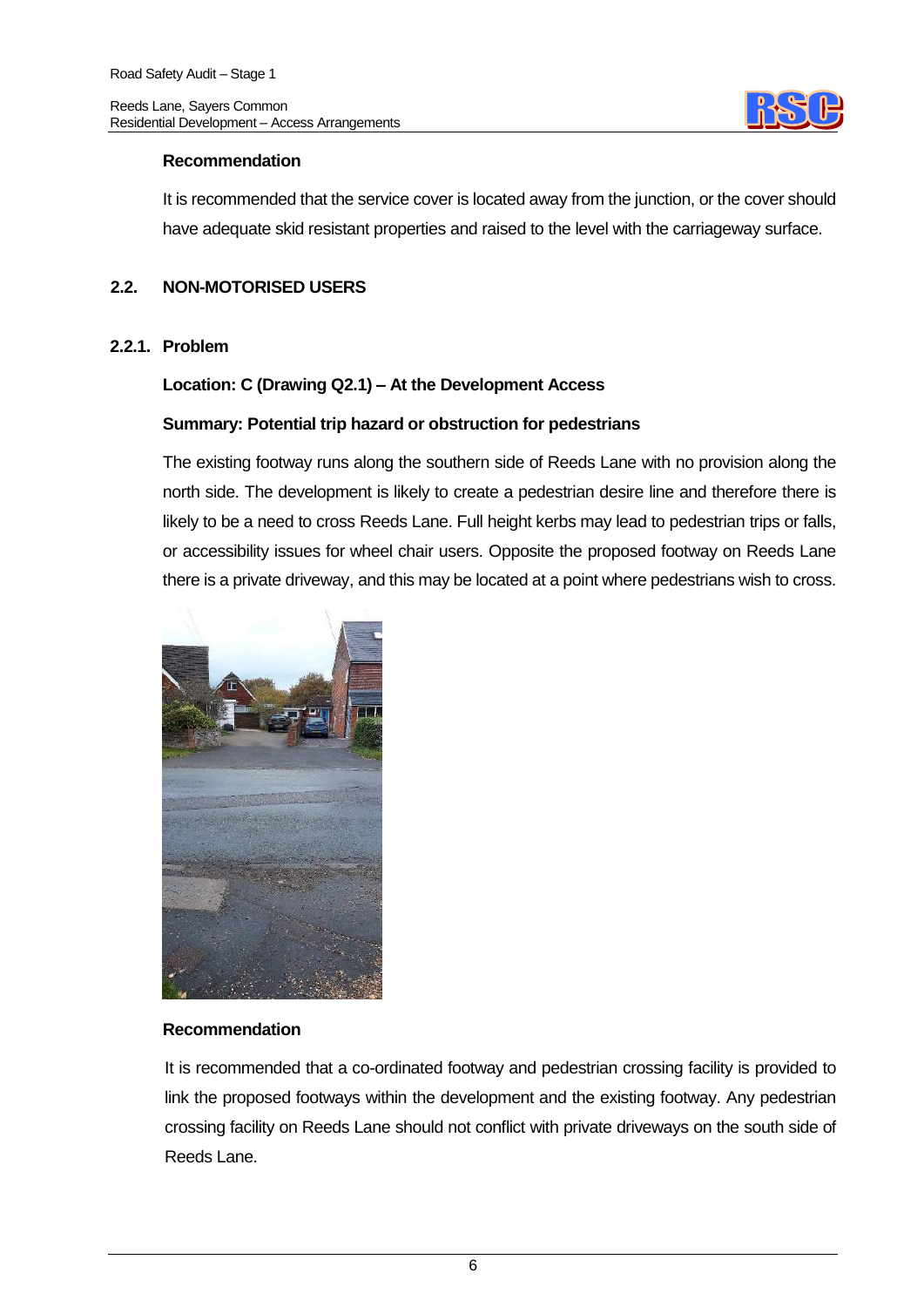

#### **3. AUDIT TEAM STATEMENT**

We certify that this audit has been carried with reference to HD 19/15.

#### **Audit Team Leader**

Elaine Bingham, B Eng (Hons), MCIHT, MSoRSA Highways England Certificate of Competence (Road Safety Audit)

Signed: ……………………………………………. Dated 8 th November 2017

#### **Audit Team Member**

Kevin Seymour, B Sc, PG Dip TS, MCIHT, MSoRSA Highways England Certificate of Competence (Road Safety Audit)

Signed: ……………………………………………… Dated 8 th November 2017

Road Safety Consulting Ltd 4 Paramore Close **Whetstone Leicestershire** LE8 6EY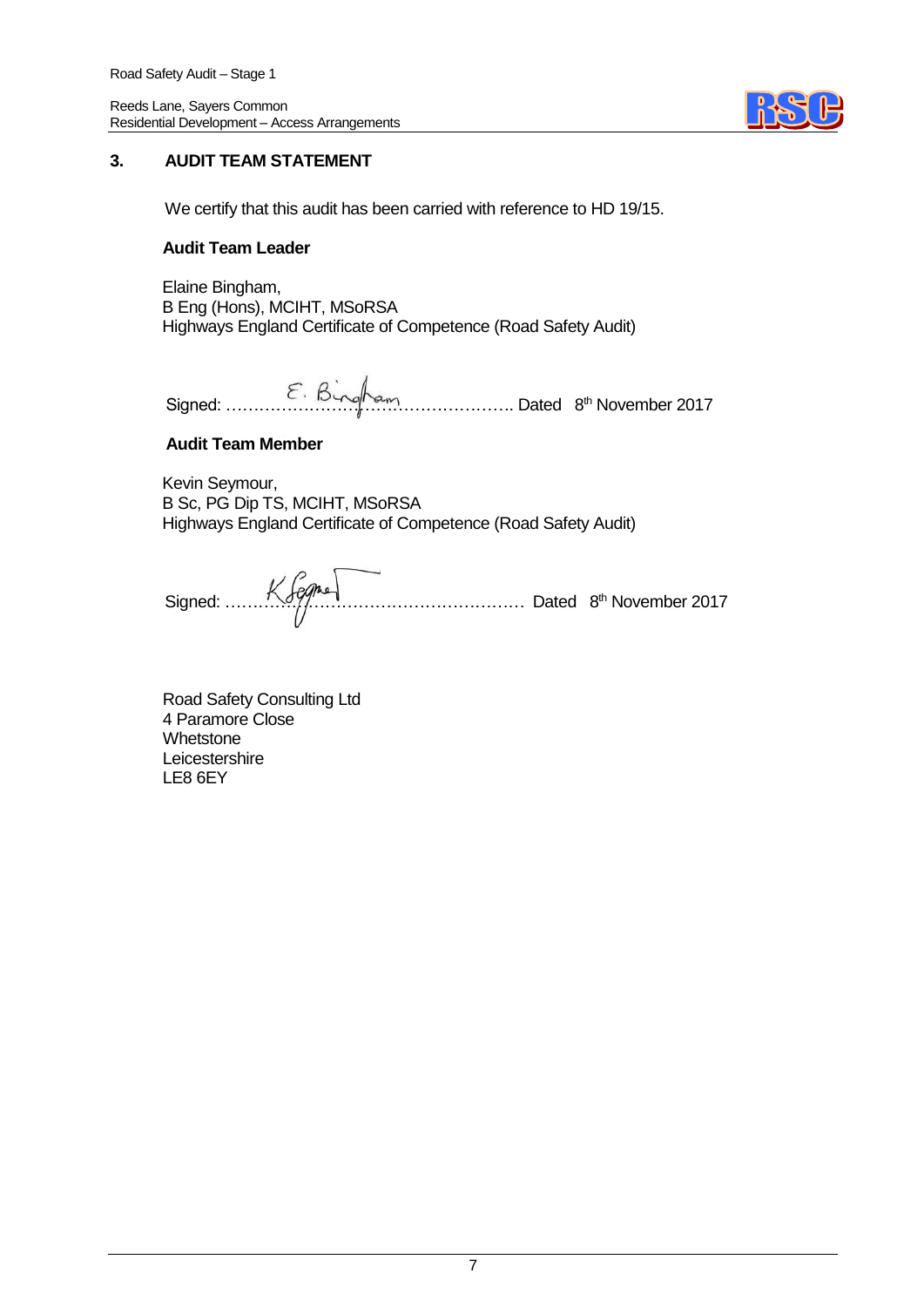

### **APPENDIX 1: Information Provided**

#### **List of Information Provided**

- Audit Brief
- Drawing 17-T135-02.1 Visibility Splays at Access
- Drawing 1636/P/10.02 Site Layout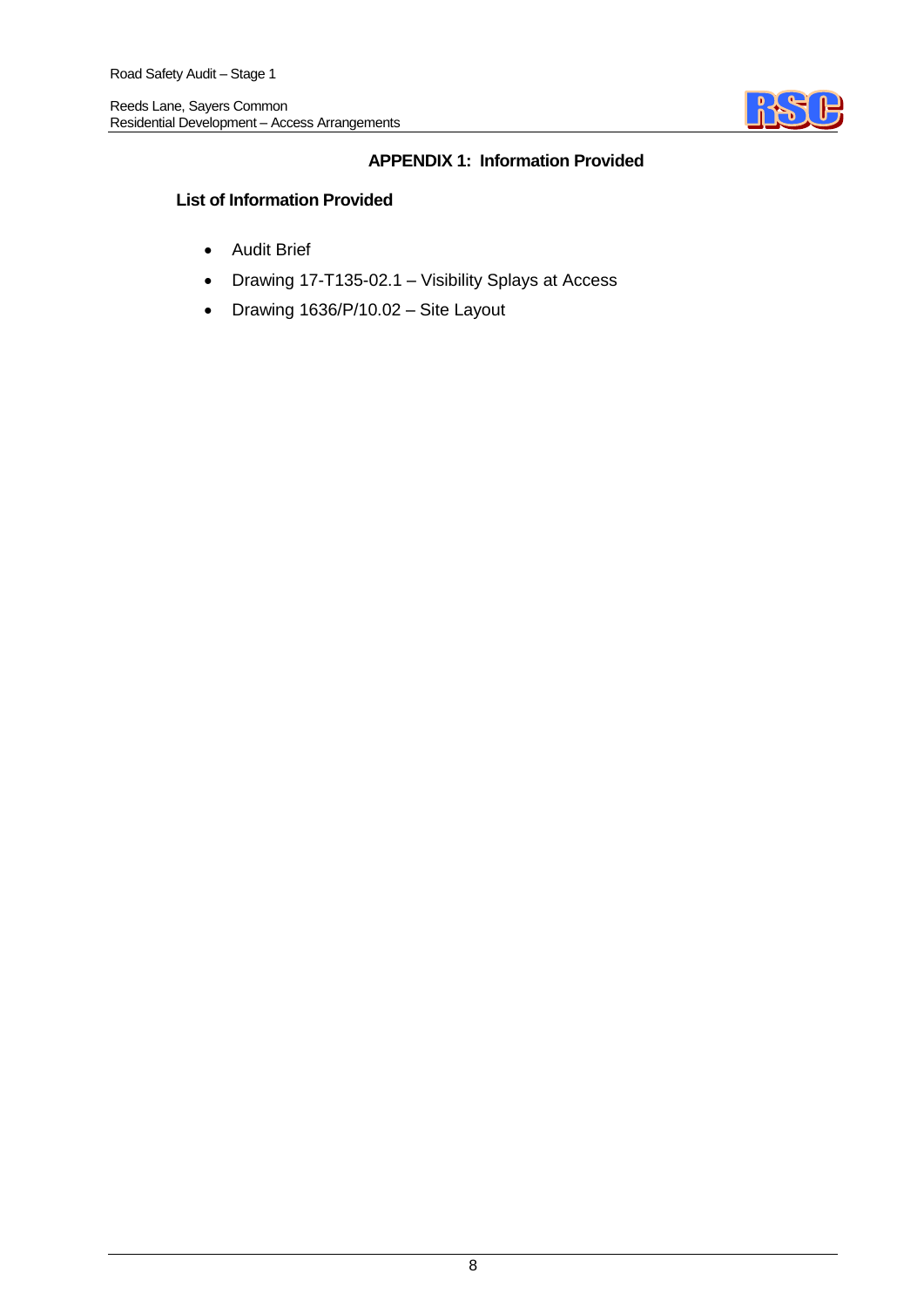

# **APPENDIX 2: Drawing Showing Problem Locations**

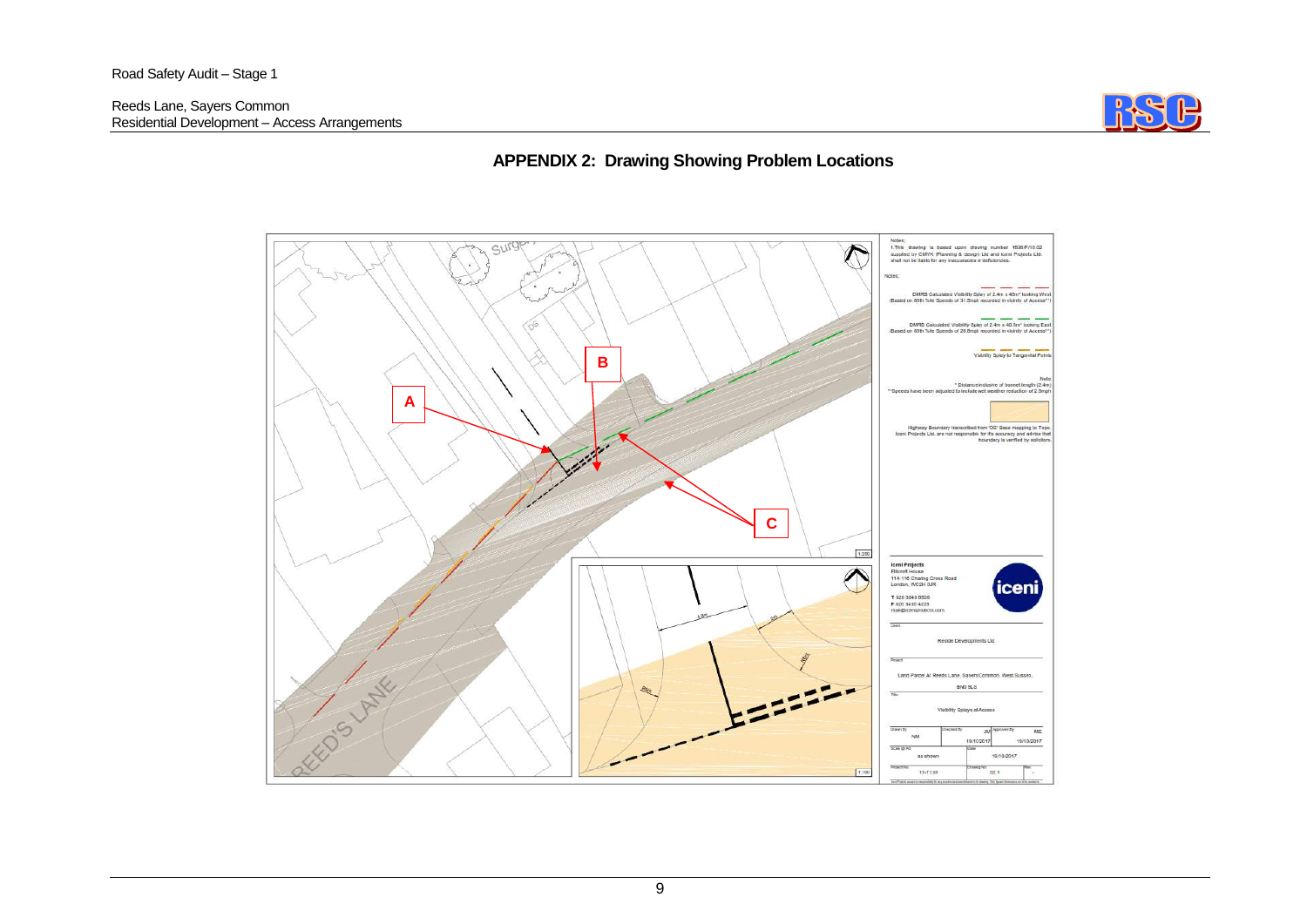# **DESIGNER'S RESPONSE**

Auditors: Elaine Bingham (Team Leader) and Kevin Seymour (Team Member).

Date Audit Completed: 7<sup>th</sup> November 2017.

# **REEDS LANE, SAYERS COMMON, WEST SUSSEX. PROPOSED ROUNDABOUT ACCESS TO NEW DEVELOPMENT**

This response is to a Stage 1 Road Safety Audit to the design standard detailed within HD19/03 of Volume 5, Section 2, Part 2, of the Design Manual for Roads and Bridges, as detailed by the Highways Agency.

| Problem no.<br>in safety<br>audit report | <b>Problem</b><br>accepted<br>(yes/no) | Recommended<br>measure accepted<br>(yes/no) | Alternative measure (detail description)                                                                                                                                                                                                                                                                            |
|------------------------------------------|----------------------------------------|---------------------------------------------|---------------------------------------------------------------------------------------------------------------------------------------------------------------------------------------------------------------------------------------------------------------------------------------------------------------------|
| 2.1.1                                    | Yes                                    | Yes.                                        | Accepted. A Swept Path Analysis exercise has been undertaken as part of the<br>highway access review, and the swept paths can function safely in its current form.<br>The full details of this can be provided as part of the Reserved Matters application for<br>the site and reviewed as part of the Stage 2 RSA. |
| 2.1.2                                    | Yes                                    | Yes                                         | Accepted. Details regarding statutory undertakers' equipment to be provided for the<br>detailed design Stage 2 Road Safety Audit.                                                                                                                                                                                   |
| 2.2.1                                    | Yes                                    | Yes                                         | Accepted. An informal pedestrian crossing can be incorporated within the junction<br>design, the full details of which can be provided as part of the Reserved Matters<br>application for the site and reviewed as part of the Stage 2 RSA                                                                          |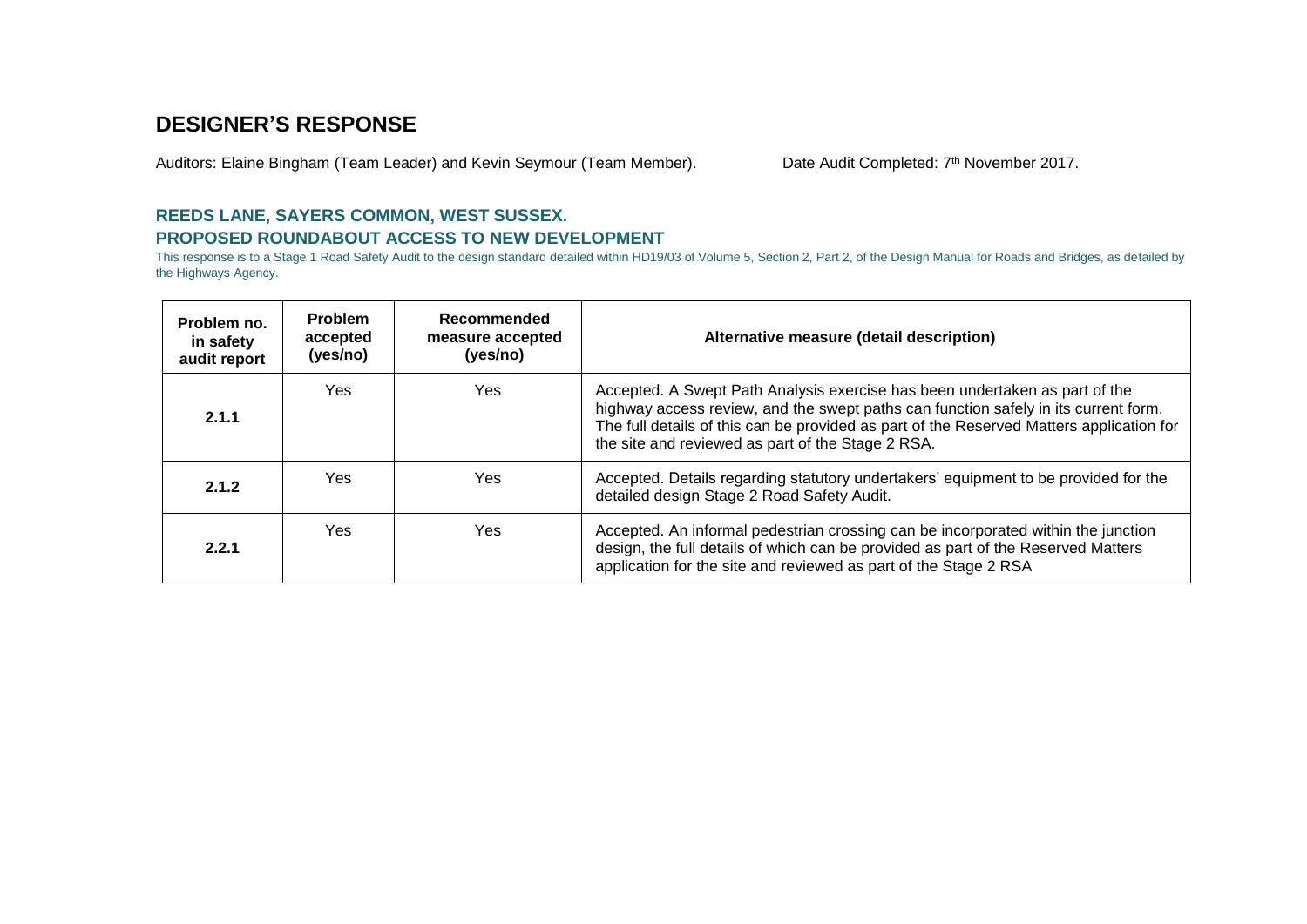Project No.



| Notes;                                          | 1. This drawing is based upon drawing number 1636/P/10.02<br>supplied by CMYK (Planning & design) Ltd and Iceni Projects Ltd.<br>shall not be liable for any inaccuracies or deficiencies. |                       |                         |                                             |            |
|-------------------------------------------------|--------------------------------------------------------------------------------------------------------------------------------------------------------------------------------------------|-----------------------|-------------------------|---------------------------------------------|------------|
| Notes;                                          |                                                                                                                                                                                            |                       |                         |                                             |            |
|                                                 |                                                                                                                                                                                            |                       |                         |                                             |            |
|                                                 | Highway Boundary transcribed from 'OS' Base mapping to Topo.<br>Iceni Projects Ltd. are not responsible for it's accuracy and advise that                                                  |                       |                         | boundary is verified by solicitors.         |            |
| Key:                                            |                                                                                                                                                                                            |                       |                         |                                             |            |
|                                                 |                                                                                                                                                                                            | 'Buff' Tactile paving |                         |                                             |            |
|                                                 |                                                                                                                                                                                            | Dropped Kerb          |                         |                                             |            |
|                                                 |                                                                                                                                                                                            |                       |                         |                                             |            |
|                                                 |                                                                                                                                                                                            |                       |                         |                                             |            |
|                                                 |                                                                                                                                                                                            |                       |                         |                                             |            |
|                                                 |                                                                                                                                                                                            |                       |                         |                                             |            |
|                                                 |                                                                                                                                                                                            |                       |                         |                                             |            |
|                                                 |                                                                                                                                                                                            |                       |                         |                                             |            |
|                                                 |                                                                                                                                                                                            |                       |                         |                                             |            |
|                                                 |                                                                                                                                                                                            |                       |                         |                                             |            |
|                                                 |                                                                                                                                                                                            |                       |                         |                                             |            |
|                                                 |                                                                                                                                                                                            |                       |                         |                                             |            |
| <b>Iceni Projects</b><br><b>Flitcroft House</b> | 114-116 Charing Cross Road                                                                                                                                                                 |                       |                         |                                             |            |
|                                                 | London, WC2H 0JR<br>T 020 3640 8508                                                                                                                                                        |                       |                         | iceni                                       |            |
|                                                 | F 020 3435 4228<br>mail@iceniprojects.com                                                                                                                                                  |                       |                         |                                             |            |
| Client                                          |                                                                                                                                                                                            |                       |                         |                                             |            |
|                                                 |                                                                                                                                                                                            |                       | Reside Developments Ltd |                                             |            |
| Project                                         |                                                                                                                                                                                            |                       |                         |                                             |            |
|                                                 | Land Parcel At Reeds Lane, Sayers Common, West Sussex,                                                                                                                                     |                       |                         |                                             |            |
| Title                                           |                                                                                                                                                                                            |                       | BN6 9LS                 |                                             |            |
|                                                 |                                                                                                                                                                                            |                       |                         | Proposed Informal Pedestrian Crossing works |            |
|                                                 |                                                                                                                                                                                            |                       |                         |                                             |            |
| Drawn By                                        |                                                                                                                                                                                            | Checked By            | JM                      | Approved By                                 | МE         |
| Scale @ A3                                      | <b>NM</b>                                                                                                                                                                                  |                       | 08/11/2017<br>Date      |                                             | 09/11/2017 |

 $\frac{1}{2}$  No.  $\frac{1}{2}$ 

Iceni Projects accept no responsibility for

17-T135